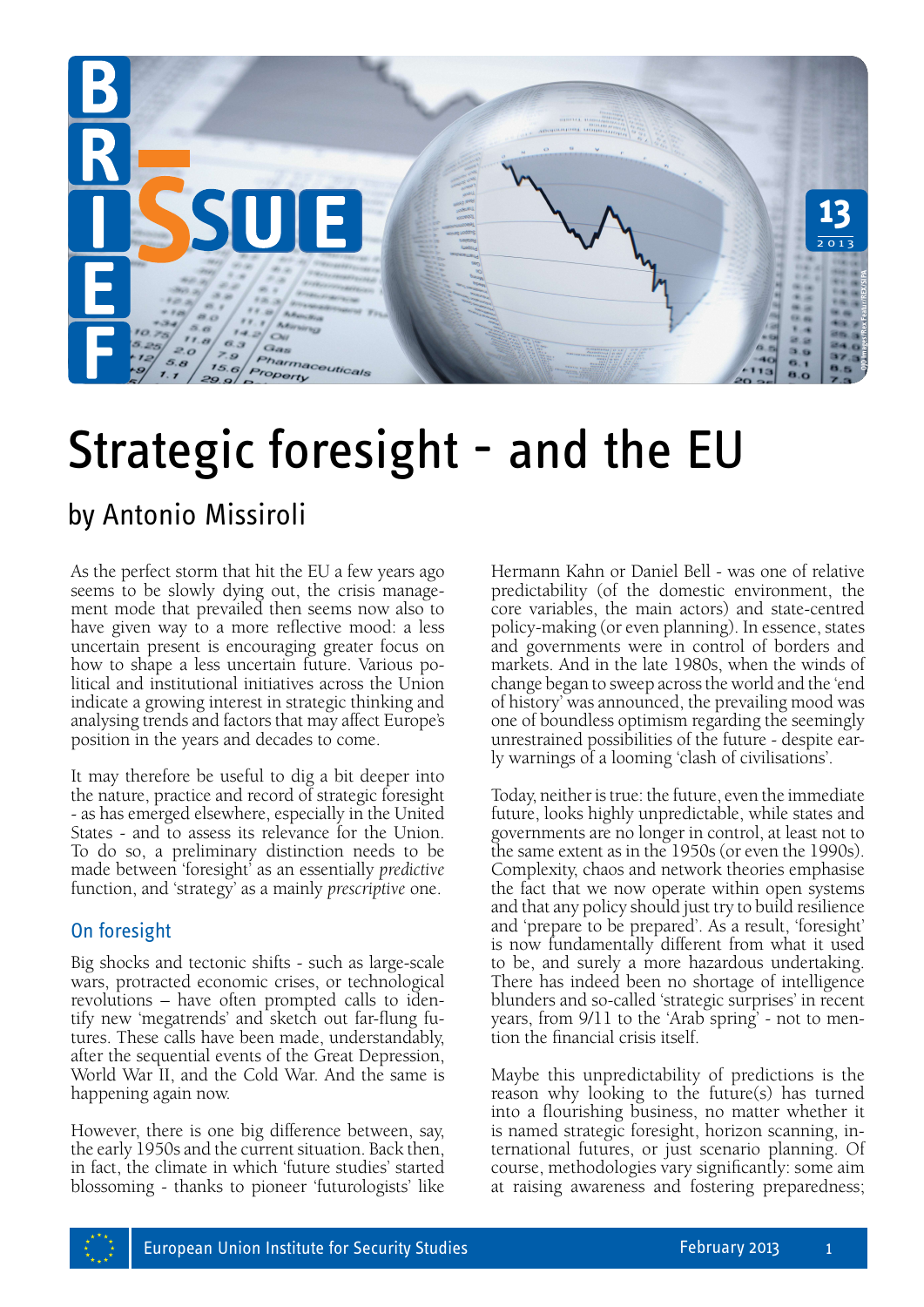others at offering menus of competing policy options or 'alternative worlds'; and a few of them border on open advocacy and spin. In finance, risk analysis is a varying combination of them all (while 'forecasting' is a predominantly statistical exercise). In public policy, these are all seen now as indis pensable tools for 21st century statecraft, linking trend-spotting with agenda-setting.

#### … and the EU

All these considerations apply also to the EU itself. The best laid long-term plans and strategies associated with European integration date back to periods when predictability and state control were highest: right after the Hague summit, for instance, with the opening of the original Community to new members and the proposal of the Werner Plan for economic and monetary union (1969-71); between the Single European Act and the Maastricht Treaty (1986-1991); and then again between the creation of the euro, the 'Big Bang' enlargement and the Convention on the Future of Europe (2001-03).

to bring together relevant expertise from all EU institutions and bodies (and beyond) with a view to promoting a joint 'foresight' capacity, somewhat along the lines of what the US National Intelligence Council (NIC) has been doing since the mid-1990s. Yet, despite the name of the initiative, its scope seems limited to preparing the ground for - rather than carrying out - 'strategy' proper.

#### On strategy

The trouble with 'strategy' is that it often means different things to different people. The *strategos* was a civil-military official elected by ancient Athenians to assume leadership in times of war, and 'strategy' has been traditionally associated (from Sun Tzu to von Clausewitz) with military planning in pursuit of political goals. During the Cold War, 'strategic studies' dealt mainly with the military competition (conventional and nuclear) between the two superpowers. As both society and warfare have now grown more complex, strategies have factored in a broad-ranging combination of military and non-military variables.

 'Strategy may sometimes have some merit, especially in military contexts, as a contrast to tactics. But strategic is usually meaningless except to tell you that the writer is pompous and is trying to invest something with a seriousness it does not deserve.'

#### *The Economist Style Guide on the use of the words strategy/strategic*

Moreover, at least at sectoral level, the EU does best in terms of foresight and planning capacity in those policy areas where its competencies are exclusive (or near-exclusive), somewhat centralised, and science-based: animal health, for instance, or consumer protection, climate, energy, and space policy. Some Directorates-General in the European Commission still have remarkable know-how (and dedicated foresight units) that produce relevant trend reports, although most are highly technical and struggle to convey a compre- hensive picture.

Other EU institutions and bodies do not have a comparable capacity: not the Council, whose mandate is much less future-oriented anyway; not (or not yet) the EEAS; and not even the Parliament, which cannot boast of anything comparable to the US Congressional Research Service. In sum, it seems legitimate to say that the EU, as a whole, can be quite good at gathering targeted information but is less good at processing, disseminating and sharing it.

More lately, the fledgling European Strategy and Policy Analysis System (ESPAS) has started trying In business, 'strategic' approaches based on quantitative methods emerged from the development of operations research and linear programming during World War II. Since then, strategy emerged as a key concept as the commercial world made the transition - yet again - from a relatively stable, predictable environment to a rapidly changing, uncertain, unstable and more competitive one.

In politics, 'strategists' emerged first in the US, following the increased use of television advertising for campaigning in the 1960s. The horizons of their initiatives were intrinsically shorter but no less dependent on the "vision thing", as George Bush Sr famously put it. Their political role has continued to grow over time and it is indeed difficult to underestimate the impact of such figures as Lee Atwater and Karl Rove (for the Republicans), James Carville and David Axelrod (for the Democrats), or David Gergen (for both). Comparable 'spin doctors' have also emerged in European countries - from Elizabeth Noelle-Neumann to Bodo Hombach, from Jacques Séguéla to Henri Guaino, from Bernard Ingham to Alastair Campbell.

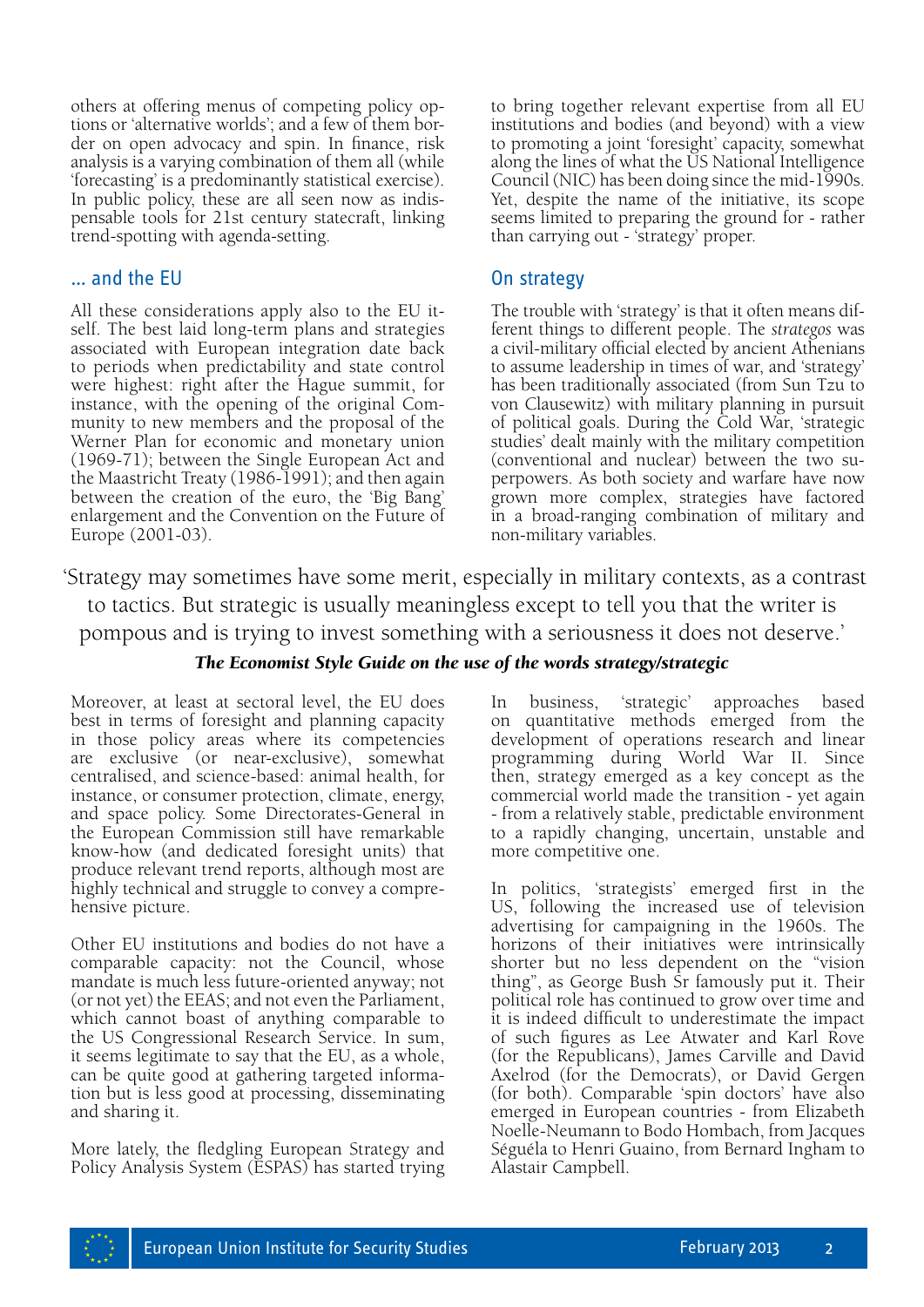Yet there is also a more basic, commonsensical meaning of the term: how many times do we hear (or say) that we (or they) "need a strategy"? What is often meant by that is a clear objective, an action plan, a roadmap, a compass, a sense of direction or, to use a fashionable term, a 'narrative' - more generally, overcoming muddling through and purely reactive behaviour.

This applies also to the EU, especially these days. It is no coincidence that a number of initiatives have taken shape lately across the continent to re-launch the 'strategic' reflection over the future of the EU. These range from the so-called 'Westerwelle Group' of eleven foreign ministers, led by Germany's, that delivered its final report last September; to the 'European Global Strategy' blueprint, coordinated by four national think tanks (with the blessing of the foreign ministries of Sweden, Poland, Spain and Italy) and likely to be presented this spring, not to mention numerous other papers published by commentators, foundations, big business or 'wise men'.

#### .. and the EU

In this domain the Union has a mixed record. To start with, its most successful 'strategies' rarely carried this name. Enlargement was driven by a short and simple article in the Rome Treaty. The single market was spearheaded by a sort of 'green paper' (the Cecchini Report) and pushed through by judicial action. And Schengen was a quintessential case of spillover, both geographic and functional.

Interestingly, however, the one policy area where medium- to long-term 'strategies' or 'visions' have been repeatedly called for (and often drafted) has been, notably, the CFSP. The 1997 Amsterdam Treaty even introduced 'common strategies' among the foreign policy instruments at the disposal of the Union. These were meant to have a regional focus and be public documents agreed upon unanimously whilst allowing for qualified majority voting - a quite exceptional case in the CFSP domain - when adopting specific 'joint actions' and common positions stemming from them.

As soon as the new treaty entered into force, in May 1999, three 'common strategies' were swiftly agreed: on Russia, Ukraine, and the Mediterranean – while a fourth one (on the Balkans) was implicitly dropped. None of them generated any 'joint action' and, in late 2000, High Representative (HR) Javier Solana delivered a critical evaluation report [printed in ISS Occasional Paper no.27] in which he argued i.a. that:

• The three 'common strategies' brought no added value mainly because they referred to areas where common EU policies were already well established (PCAs, EuroMed, the Stability Pact), thus amounting to little more than inventories of existing activities;

• Lacking any guidelines, procedures were improvised and ended up in lengthy negotiations in Council working groups which led, in turn, to a 'Christmas tree' approach based on the lowest common denominator, with no clear priorities;

• The decision to make them public turned them into quintessential declaratory texts, well-suited for public diplomacy but less useful as internal working tools balancing pros and cons, evaluating EU interests and goals, and identifying areas of disagreement with partners.

The lesson was quickly learned and contributed to the success of the European Security Strategy (ESS) of December 2003. This time around, the new 'vision' ventured into new territory: it was the first threat assessment ever made by the EU; it was not drafted at working group or even COREPER (Committee of Permanent Representatives) level; it identified priorities and called for more coherent approaches; and it helped reconcile different views both among the member states and *vis-à-vis* their main external partner, the US.

Yet the ESS was still a mainly declaratory text - although briefly used as an additional (quasilegal) basis for launching operations - rather than an internal blueprint or a 'white paper'. Tellingly, it was HR Solana himself who preferred to keep the ESS as a general doctrine and resisted calls to translate it into a series of specific action plans. The 2003 security strategy was the combined product of exceptional circumstances (the divisions over Iraq) and unique opportunities (the need to mend fences and react to the new challenges). In other words, it was a one-off achievement. This was made all the more evident when, in late 2007, on the insistence of some member states to revisit the text in light of the experiences made, Solana limited the scope of the new exercise to a 'report on the implementation' of the ESS.

The drafting of the report, in turn, was soon caught up in complex intergovernmental negotiations and then hit by the initial rejection of the Lisbon Treaty by the Irish voters (June 2008), the conflict between Russia and Georgia (August), and the collapse of Lehman Brothers (September). Nevertheless, the report convincingly updated the previous threat analysis and reaffirmed the overall validity of the ESS, calling for more determination and coherence in implementing it. Yet the making of the 2008 report also vindicated, in retrospect, the 2000 criticism of the methodology and scope of such exercises –